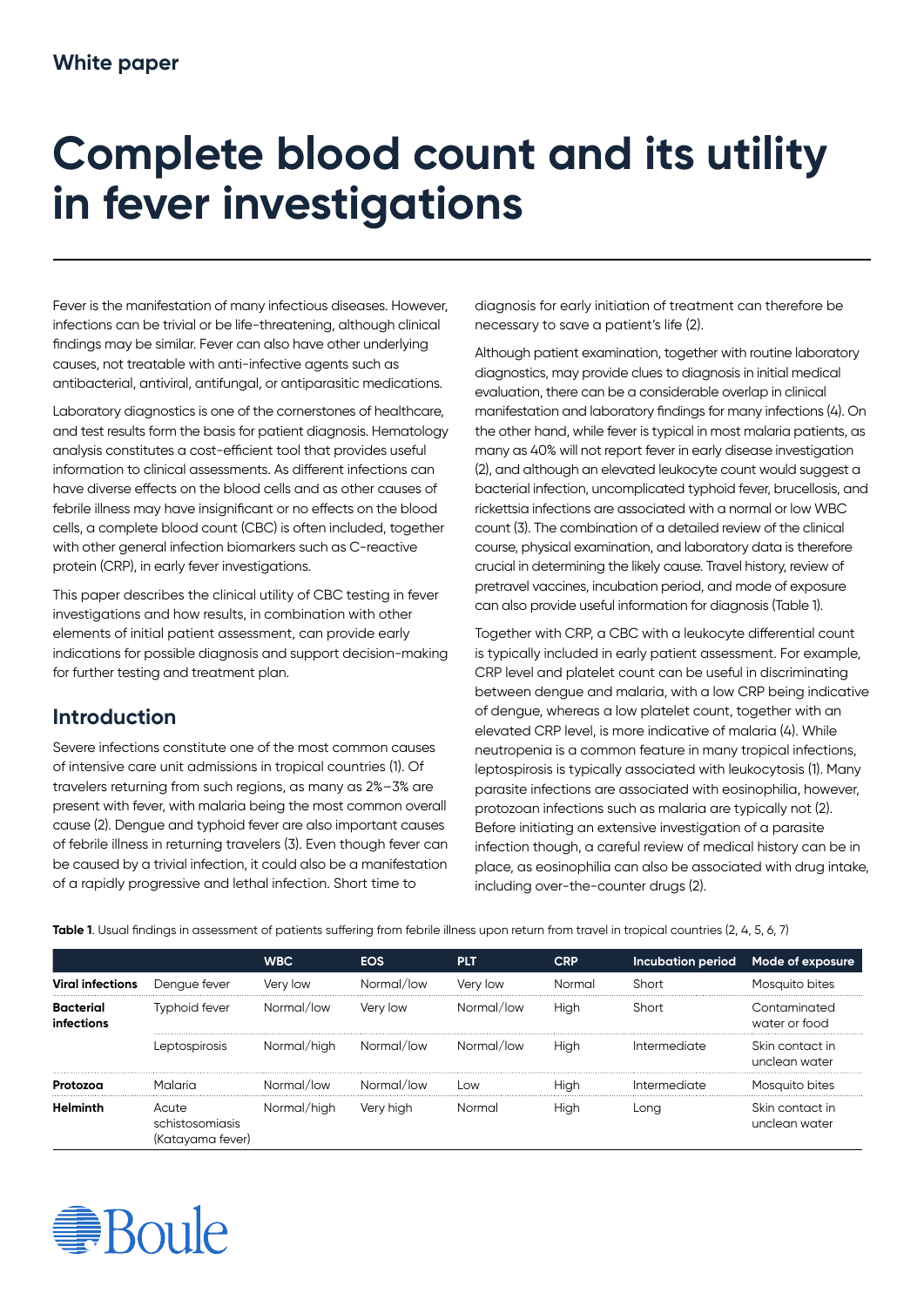# **Blood cells and their involvement in host defense**

The hematopoietic system consists of organs and tissue involved in the production of blood components, mainly comprising plasma and blood cells such as erythrocytes (red blood cells), thrombocytes (platelets), and leukocytes (white blood cells). The blood cells are derived from pluripotent stem cells in the bone marrow, where they mature before being released into circulation. In healthy adults, about one trillion (1012) new blood cells are produced every day (Fig 1). The release of mature cells into circulation and their migration to various tissues are the result of organs communicating through the endocrine signaling system. A CBC therefore reflects the specific need for the different cell populations at a specific timepoint.

## *Myeloid cells*

Myeloid stem cells give rise to cells such as red blood cells, platelets, monocytes, and granulocytes.

Hemoglobin-rich erythrocytes are the most common blood cells (normal range  $\sim$  4-6  $\times$  10<sup>12</sup>/L). Their main function is to carry inhaled oxygen from the lungs to the tissues and organs of the body and remove carbon dioxide that is carried back to the lungs and exhaled. When the red blood cells are infected with a microorganism, they rupture, and hemoglobin is released. Red blood cells are also the target for the malaria parasite. However, recent studies of the ability of the red blood cells to bind pathogens indicate a more active role of these cells in the body's immune response (8).



**Fig 1.** Overview of the hematopoietic blood cell production process (image created by Sigward Söderström and Helene Johansson, Örebro University Hospital, Sweden), which is growth factor-dependent and strictly regulated to maintain steady-state blood levels. Abnormally high or low levels are associated with different types of disease conditions.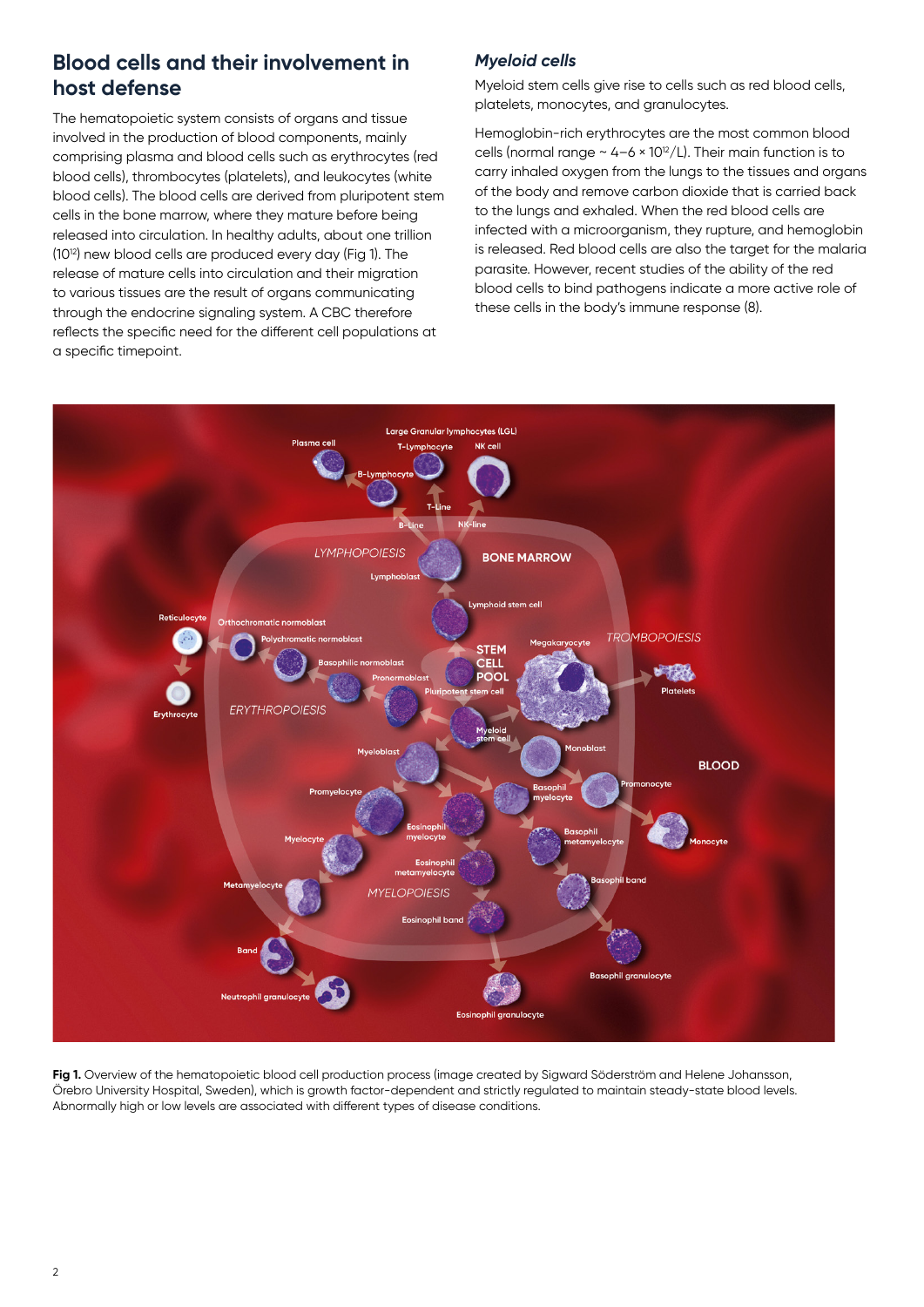The primary function of platelets (normal range  $\sim$  130–400 × 10 $^{\circ}/$ L) is to prevent bleeding. They interact with each other and other cells, such as the white blood cells and vascular endothelial cells to search for sites of injury, where they become activated. Platelets also seem to be involved in the microbial host defense by detection and regulation of infection (9). When stimulated, their surface area is increased, and bioactive molecules are secreted. Platelets also seem to be target for the dengue virus, inducing platelet activation and apoptosis (10).

A high number of monocytes (2%–8% normal) can indicate a chronic inflammatory disease or a bacterial infection. Their protective role includes phagocytosis, cytokine production, and antigen presentation. Monocytes have also been ascribed an active role in control of malaria infection by their ability to phagocytose infected red blood cells (11). In dengue, studies have shown that monocytes aggregate with activated and apoptotic platelets during the infection, which induces a specific cytokine response that may contribute to the pathogenesis of dengue (12).

Neutrophils, eosinophils, and basophils are three types of granulocytes that contain granules filled with proteins responsible for helping the immune system fight off infections. In normal blood, neutrophils constitute about 60% of the white blood cells (normal range ~ 3–10 × 109 /L). As neutrophils help fight bacteria (and fungi), a high count can be an indication of an ongoing bacterial infection. Eosinophils (1%–4% normal) and basophils (0.5%–1% normal) are typically associated with allergies or parasite infections, and high counts are therefore associated with asthma, inflammatory reactions (especially those that cause allergic symptoms), and a present parasite infection.

## *Lymphoid cells*

Lymphocytes originate from a lymphoid stem cell. In normal blood, about 30% of the white blood cells are lymphocytes such as B cells, T cells and natural killer (NK) cells. These cells are all necessary for the viral control, and a high count can therefore be indicative of an ongoing virus infection. Monitoring the lymphocyte count during a virus infection can also provide information about the body's response to the infection.

## **CBC in diagnosis and monitoring of infectious diseases**

As many infections affect the blood cells, initial fever investigations typically include a CBC. A CBC is also a cost-efficient analysis compared with more specific test, and therefore readily available in laboratories worldwide. Compared with more specific tests such as dengue PCR and NS1 antigen tests, malaria immunochromatographic test, or blood cultures that can take days to results (4), on-site CBC testing can provide results within a minute. The results help suggest a likely diagnosis, while waiting for confirmatory tests. As low numbers of white blood cells and platelets, together with a normal CRP, may help suggest dengue as a more likely diagnosis than malaria or typhoid fever, including such testing in early disease investigation supports the plan to wait for confirmatory tests before starting empiric antibiotic or antimalarial therapy (4). As many antibiotics may have some activity against plasmodia, taking such drugs can be associated with the risk of asymptomatic malaria or delaying the onset of malaria symptoms (3).

As an elevated CRP value below 50 mg/L is not indicative of a bacterial or viral infection, a white blood cell differential count can be added to the CBC test. An elevated lymphocyte count would be an indication of a viral infection, whereas an elevated granulocyte count would suggest a bacterial infection (Fig 2). This information can also be useful for determination of the need for a blood culture. In bacterial infections, a blood culture is often requested to determine type of microorganism to allow selection of suitable antibiotic, ultimately preventing the spread of antimicrobial resistance.

Considering classic fever as a temporary elevated body temperature, the cause can be other than an infection, but rather due to heat exhaustion, certain chronic inflammatory conditions such as rheumatoid arthritis, anemia, malignant tumors, medications such as antibiotics, or drugs used to treat high blood pressure or seizures. Fever is also a regular side effect of immunization. Immunization, heat exhaustion, and medication may have little or no impact on the CBC results. Tumors, anemia, and chronic diseases can change the CBC results, but changes are often specific for each nosology.



**Fig 2.** Histogram results, showing a typical (A) normal sample, (B) indication of a virus infection, and (C) indication of a bacterial infection.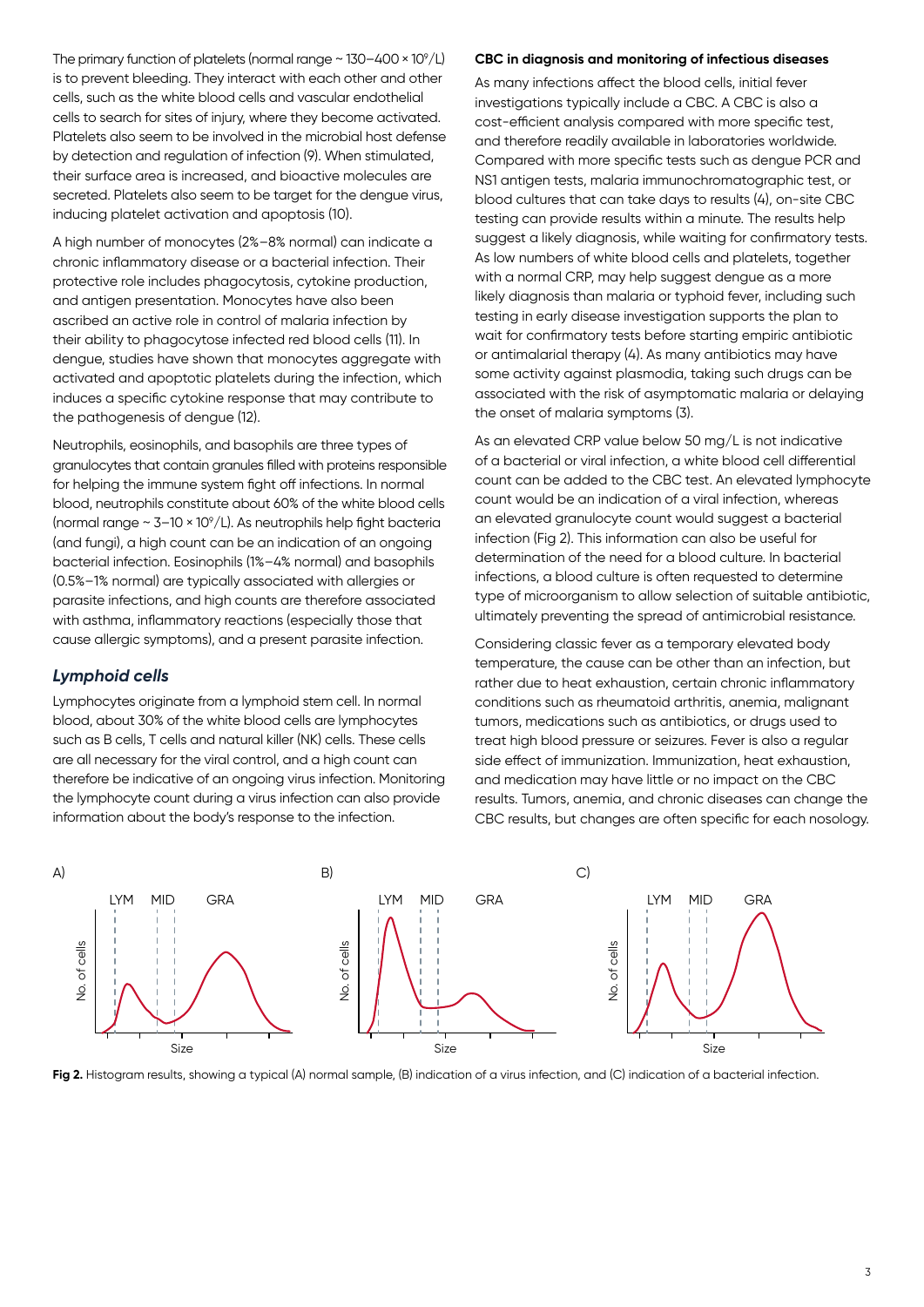In COVID-19 vaccination, it is important for general practitioners to differentiate between post-immunization fever and onset of COVID-19 virus infection. It can be hard to imagine that, for example, fevers caused by meningitis immunization and meningitis could coincide. However, with the current pandemic and mass vaccinations against COVID-19, it is a common case.

Fever (temperature ≥ 38°C) was reported after the second COVID-19 vaccine dose in 16% of younger vaccine recipients and in 11% of older recipients, however, the systemic events (including fever and chills) observed within the first 1 to 2 days after vaccination were resolved shortly thereafter (13). If the temperature does not normalize in 3 to 4 days, it would make sense to perform a CBC test, followed by a COVID-19 specific test if found necessary, as this could be the start of a virus or a bacterial infection. Additionally, long-term inexplicable fever is an alarming signal for physicians to start the first screening of malignant tumors or chronic systemic disease, and a CBC is a part of this process.

#### *Dengue diagnostic testing – a case study*

A Swedish male in his late twenties had been travelling in Thailand and Malaysia for five months, during which he got several mosquito bites (14). After returning to Sweden, due to emergence of a high fever with rigors, malaise, and myalgia, he was transported to the hospital. He had a fever of 39.0°C, and an erythematous rash on his back and shoulders was observed. Laboratory screening revealed neutropenia and thrombocytopenia (Fig 3). Occasional variant lymphocytes were seen in the blood film. CRP, lactate dehydrogenase (LDH), aspartate aminotransferase (ASAT), and activated partial thromboplastin time (APTT) were all slightly elevated. Microscopy was negative for malaria.

Dengue fever was suspected, and later confirmed by the presence of IgM antibodies against the virus antigen. The patient was given intravenous fluid support and was observed for some days before discharged upon recovery of platelets to  $68 \times 10^9$ /L and white blood cells to 1.8  $\times$  10 $^9$ /L. No spontaneous bleeding or severe plasma leakage, which are feared complications of Dengue fever, were developed.

#### $(A)$  B)

| Parameter        |   | Result | Unit           |
|------------------|---|--------|----------------|
| RBC              |   | 4.47   | $10^{12}/1$    |
| <b>MCV</b>       |   | 84.4   | fl             |
| RDW <sup>%</sup> |   | 14.7   | %              |
| RDWa             |   | 59.0   | fl             |
| <b>HCT</b>       |   | 0.378  | I/I            |
| PLT              |   | 68     | $10^9/1$       |
| <b>MPV</b>       |   | 8.2    | fl             |
| PDW              |   | 11.5   | fl             |
| PCT              |   | 0.05   | %              |
| <b>LPCR</b>      |   | 16.6   | $% \mathbf{C}$ |
| <b>WBC</b>       | L | 1.8    | $10^9/1$       |
| <b>HGB</b>       |   | 13.5   | g/dl           |
| MCH              |   | 30.1   | pg             |
| <b>MCHC</b>      |   | 35.7   | g/dl           |
| <b>LYM</b>       |   | 0.9    | $10^9/1$       |
| <b>GRAN</b>      |   | 0.7    | $10^9/1$       |
| MID              |   | 0.2    | $10^9/1$       |
| LYM%             |   | 50.0   | %              |
| GRA%             |   | 38.4   | %              |
| MID%             |   | 11.6   | %              |





Fig 3. (A) CBC results with histograms, showing leukopenia (low white blood cells, low granulocytes) and thrombocytopenia (low platelet), and normal red blood cells. The sample was analyzed with Swelab™ Alfa Plus hematology system. (B) Microscope image shows a normal red cell distribution, low number of platelets, and no leukocytes. A giant platelet can be seen in the left corner.



#### **Peripheral blood film**

| <b>Bands</b>       | $0.20 \times 10^9$ /l |  |  |
|--------------------|-----------------------|--|--|
| <b>Neutrophils</b> | $0.56 \times 10^9$ /I |  |  |
| <b>Basophils</b>   | $0.02 \times 10^9$ /I |  |  |
| Lymphocytes        | $0.92 \times 10^9$ /l |  |  |
| Monocytes          | $0.07 \times 10^9$ /I |  |  |
|                    |                       |  |  |
| Erythrocytes       | Anisocytosis.         |  |  |
| Platelets          | Thrombocytopenia.     |  |  |
|                    |                       |  |  |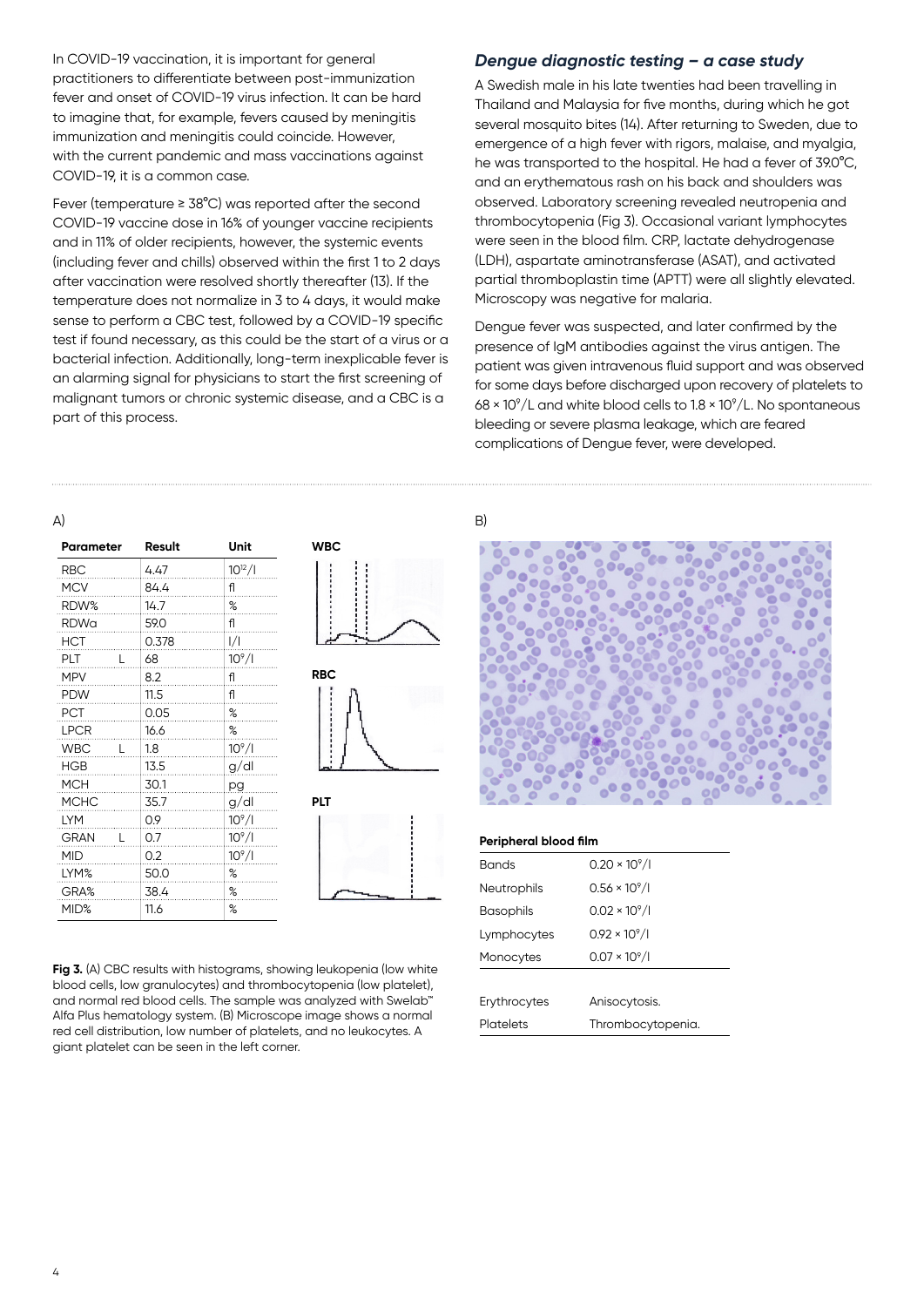## *Malaria diagnostic testing – a case study*

A 50-year-old man arrived at hospital with pain in his muscles and joints. Fatigue and coughing, and with fever that went up and down during nights (14). He had been travelling a lot in his work, and latest in central India with no recommendation for malaria prophylaxis. Laboratory screening shows PLT 35  $\times$  10 $^{\circ}/$ L, alanine aminotransferase (ALAT) 2.8 µkat/L, aspartate aminotransferase (ASAT) 3.0 µkat/L, bilirubin 31 µmol/L, and CRP 98 mg/L. The blood film shows trophozoites of Plasmodium vivax at all stages (Fig 4).

The patient was treated by initially given artesunate (iv), and when patient got better, the treatment was changed to Riamet® and after a couple of days, also primaquine was given.

#### *COVID-19 diagnostic testing*

For practical and efficient screening of large populations for COVID-19 infection, initial reports from China recommended to include white blood cell count and CRP in laboratory examinations for early monitoring of infection (15, 16).

"Many factors contributed to developing our clinical algorithm in Wuhan during the early outbreak period", Zhang and colleagues at the Department of Emergency Medicine, Union Hospital, Wuhan, China explain in an article in The Lancet (16). "During this time, the influx of patients to fever clinics substantially outweighed the number of physicians. Inpatient care was unsafe due to potential cross-infection and supplementary resources were not ready. Applying and waiting for results of a SARS-CoV-2 test was time consuming just after the outbreak and did not aid clinical decision-making."

#### $(A)$  B)

| Parameter   |   | Result   | Unit        |
|-------------|---|----------|-------------|
| RBC         |   | 4.34     | $10^{12}/1$ |
| <b>MCV</b>  |   | 81.6     | fl          |
| RDW%        | н | 13.7     | %           |
| <b>RDWa</b> |   | 53.6     | fl          |
| HCT         |   | 0.354    | I/I         |
| PLT         | U | 35       | $10^9/1$    |
| MPV         |   | 8.9<br>. | fl          |
| <b>PDW</b>  |   | 13.4     | fl          |
| PCT         |   | 0.03     | %           |
| LPCR        |   | 24.2     | %           |
| <b>WBC</b>  |   | 3.6      | $10^9/1$    |
| <b>HGB</b>  |   | 13.0     | g/dl        |
| MCH         |   | 29.9     | pg          |
| <b>MCHC</b> |   | 36.7     | g/dl        |
| <b>LYM</b>  |   | 1.2<br>. | $10^{9}/I$  |
| <b>GRAN</b> |   | 2.1<br>. | $10^9/1$    |
| MID         |   | 0.3      | $10^9/1$    |
| LYM%        |   | 33.1     | %           |
| GRA%        |   | 58.4     | %           |
| MID%        |   | 8.5      | %           |





**Fig 4.** (A) CBC results with histograms, showing normal distribution of white blood cell, normal red blood cells, and thrombocytopenia. The sample was analyzed with Swelab Alfa Plus hematology system. (B) Microscope image shows three mature trophozoites. The lysing process will not destroy the plasmodium protozoans and because of their numbers and size, they will interfere with the lymphocyte count. In this situation, a manual count of the white blood cells is strongly recommended to exclude the plasmodium protozoans.



#### **Peripheral blood film**

| Bands                | $0.62 \times 10^{9}$ /I                      |
|----------------------|----------------------------------------------|
| Neutrophils          | $1.66 \times 10^9 / I$                       |
| Eosinophils          | $0.16 \times 10^9$ /l                        |
| Lymphocytes          | $0.68 \times 10^9$ /I                        |
| Monocytes            | $0.18 \times 10^{9}$ /I                      |
| Plasmacells          | $0.04 \times 10^9$ /l                        |
| Others*              | $0.25 \times 10^9$ /l                        |
| *Variant lymphocytes |                                              |
| Erythrocytes         | Frequent malarial<br>plasmodium is observed. |
| Platelets            | Thrombocytopenia.                            |
|                      |                                              |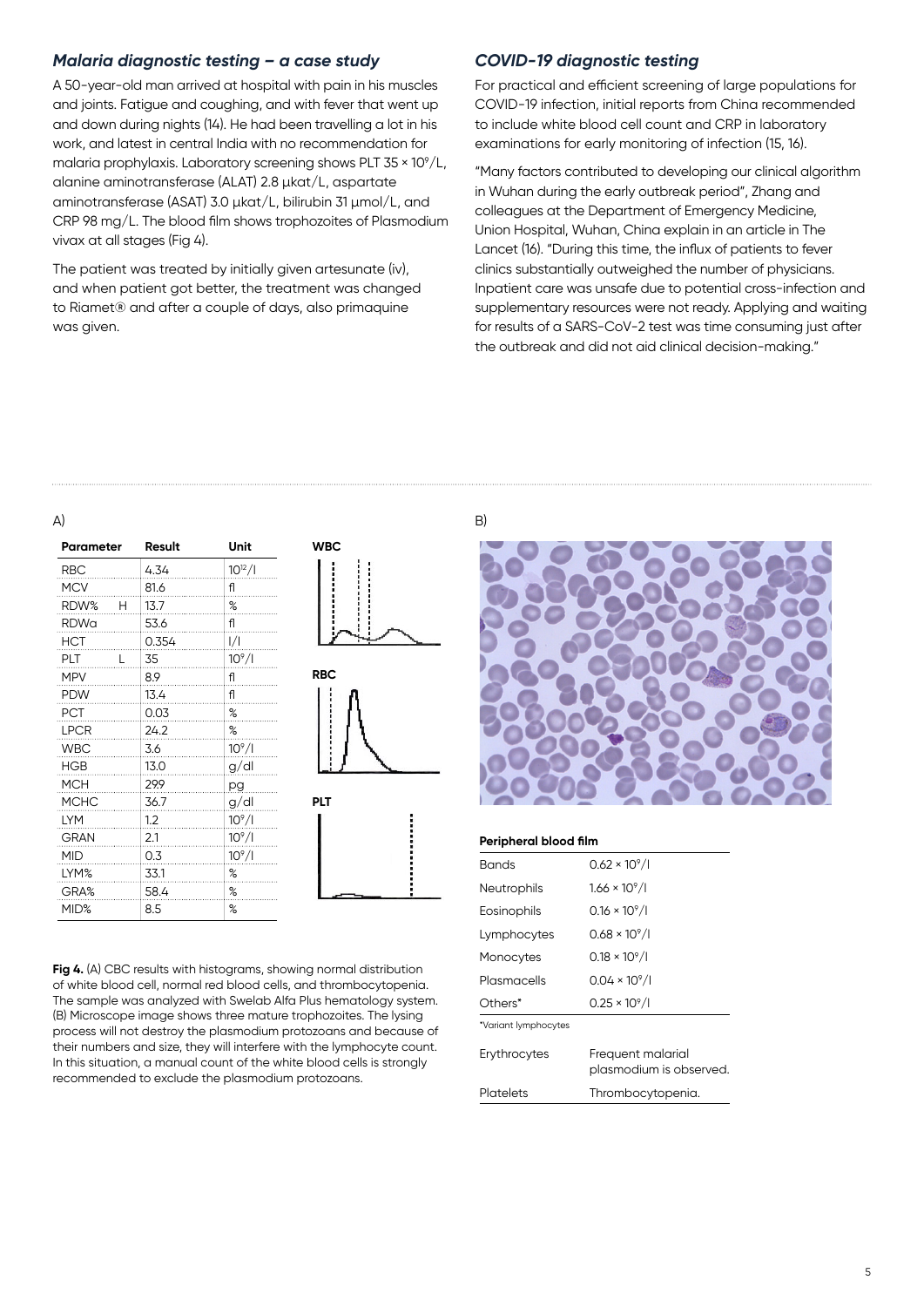#### **Learnings from China adopted in Honduras**

Honduras is a country that has been hit hard with COVID-19 infections. Temporary tirage and testing centers are established throughout the country to cope with the increasing number of cases. Dr. Fernando Bonilla, Clinical Microbiologist at Permanent Contingency Commission, Triage Center Honduras uses the Swelab Alfa Plus hematology system in patient screening (Fig 5).

"A blood count is a reliable, low-cost, and immediate reading test that helps us in the screening of people suspected of being infected by SARS-COV-2, and it is one of the first filters we use in decision-making", says Dr. Bonilla. "Depending on the results of this and other laboratory exams, for example CRP, we use a confirmatory test for the final diagnosis of the patient. Thus, we have managed to contribute to an efficient use of the resources that are available in the temporary COVID testing centers in Honduras.

Once we confirm a person positive for SARS-COV-2, we carry out a routine follow-up that usually includes up to three blood counts during the patient's convalescence. By interpreting the results, we can see how the patient's immune system is dealing with the viral infection and prepare for different scenarios, from cases that can be discharged soon to cases that may require intensive care.

One of the most relevant parameters in SARS-COV-2 cases is the lymphocyte count, as these cells are the subgroup of white blood cells responsible for the management of infections caused by viral agents. In confirmed cases, we want to see an out-of-range count on the upper limit, which is indicative of an immune response in-line with the infection. A sudden drop in this population triggers an alarm that the patient could be entering into an acute phase of the disease.



**Fig 5.** Dr. Bonilla uses a Swelab Alfa Plus analyzer equipped with space-saving automation wheels to cope with high workloads, and with the MPA inlet that reports a full CBC from a finger-stick sample in about one minute.

Another important parameter in the study and management of positive cases is the platelet count. We have noticed that, in many serious cases, there is a clearly lower count that is outside of normal ranges.

With Swelab Alfa Plus, we have a highly reliable instrument, easy to use, with an autoloader for the automated handling of a significant number of samples, and with the capillary blood functionality for urgent cases that require an immediate count and where a tube of venous blood sample is not necessarily available. In such cases, we can use a drop of blood from the patient's finger to obtain a hemogram with 22 parameters in one minute."

## **Conclusion**

Many infections are associated with high mortality. Early suggestion for a likely diagnosis can therefore save lives. However, many infections share the same symptoms and clinical findings. The combination of a detailed patient anamnesis, physical examination, and laboratory data is therefore a prerequisite for identification of the likely cause.

A pandemic such as the COVID-19 outbreak poses additional challenges to disease investigations. A large number of patients needs to be screened to distinguish virus infected patients from healthy individuals. The fact that vaccination and actual infection both can cause febrile illness adds to the complexity.

Techniques widely used in detection of infectious agents are PCR, serology testing, and feces and blood cultures. However, such methods can be both costly and time consuming. Additionally, sample collection can be difficult to perform and inconvenient for the patient.

Together with general infection biomarkers such as CRP, a CBC, reporting also a white blood cell differential count, can be both a rapid and cost-efficient tool for early identification of infected patients. A CBC can also be useful in monitoring of disease progression and treatment efficacy.

Swelab Alfa Plus hematology system is intended for on-site patient screening. Its compact design makes the analyzer suitable for installation in confined spaces. Equipped with the micro-pipette adapter (MPA) inlet for analysis of capillary samples (20 µL), the analyzer reports 22 parameters from a fingerstick sample in about one minute. Capillary blood is often simpler to collect than a venous blood sample, and fingerstick sampling can be easier on the patient. The small volume also contributes to operator safety when handling infectious samples.

Swelab Alfa Plus hematology testing, in combination with other elements of initial disease investigations, can provide a rapid and cost-efficient solution, supporting early decisions on further testing and treatment plan.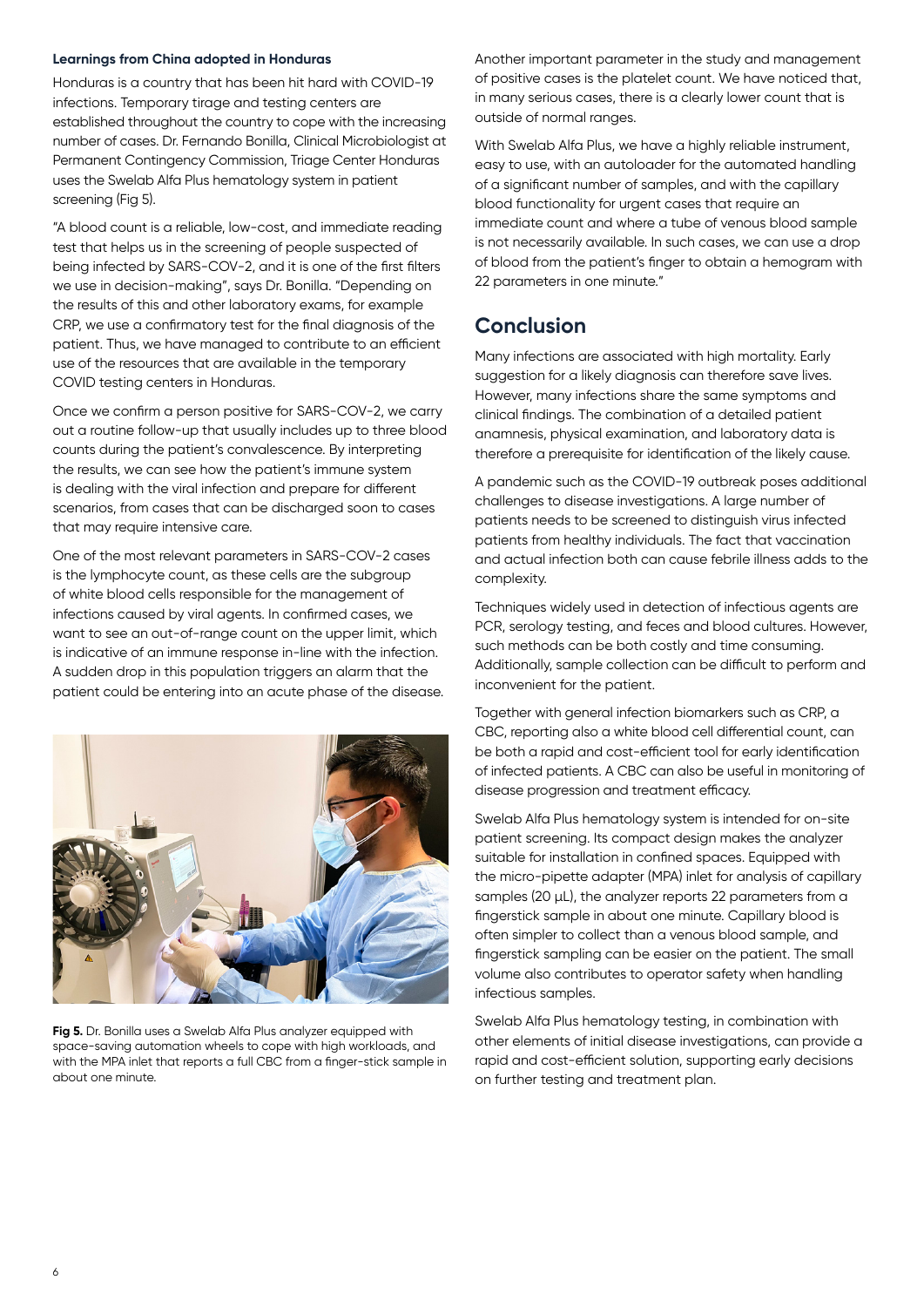## **References**

- 1. Tewari, H. and Nangia, V. Severe Tropical Infections. ICU Protocols pp 403–410. In: Chawla R., Todi S. (eds) ICU Protocols. Springer, India (2012).
- 2. Wilson, M.E. and Schwartz, E. Fever. *Travel Medicine* 513–521 (2008).
- 3. Gautret *et al*. Fever in Returned Travelers. *Travel Medicine* 495–504 (2019).
- 4. Cooper *et al*. Laboratory Features of Common Causes of Fever in Returned Travelers. *Journal of Travel Medicine* 21, 235–239 (2014).
- 5. Gherardin, A. and Sisson, J. Assessing fever in the returned traveller. Aust Prescr 3510–3514 (2012).
- 6. de Sainte Marie *et al*. Leptospirosis presenting as honeymoon fever. International Journal of Infectious Diseases 34 102–104 (2015).
- 7. Steiner *et al*. Acute Schistosomiasis in European Students Returning From Fieldwork at Lake Tanganyika, Tanzania. Journal of Travel Medicine **20**, 380–383 (2013).
- 8. Anderson *et al*. The Evolving Erythrocyte: Red Blood Cells as Modulators of Innate Immunity. *J Immunol* 201, 1343–1351 (2018).
- 9. Assinger, A. Platelets and Infection An Emerging Role of Platelets in Viral Infection. Front Immunol. **5**, 649 (2014).
- 10.Rondina, M.T. and Weyrich, A.S. Dengue virus pirates human platelets. *Blood* **126**, 286–287 (2015).
- 11. Ortega-Pajares, A. and Rogerson, S.J. The Rough Guide to Monocytes in Malaria Infection. *Front Immunol* **9**, 2888 (2018).
- 12.Hottz *et al*. Platelet activation and apoptosis modulate monocyte inflammatory responses in dengue. *J Immunol* **193**, 1864–1872 (2014).
- 13. Polack *et al*. Safety and Efficacy of the BNT162b2 mRNA Covid-19 Vaccine. NEJM 383, 2603–2615 (2020).
- 14.Case Book: Swelab Alfa Plus. Boule Diagnostics 20813, Edition 3 (2019).
- 15. Lu, L. Interpretation of 7th edition of COVID-19 diagnostic and treatment guidelines. Lifotronic webinar: Diagnosis Guidelines for COVID-19, March 19, 2020.
- 16. Zhang et al. Therapeutic and triage strategies for 2019 novel coronavirus disease in fever clinics. The lancet 8, Pe11-e12 (2020).

# **Disclaimer**

Swelab Alfa Plus from Boule Diagnostics is an automated hematology analyzer for *in vitro* diagnostic use under laboratory conditions. Boule products do not make diagnoses on patients. Boule intends its diagnostic products (systems, software, and hardware) to be used to collect data reflecting the patient's hematological status. This data, in conjunction with other diagnostic information and the evaluation of the patient's condition, can be used by a trained clinician to establish a patient's diagnosis and to define clinical treatment.

The content of this paper was reviewed from a clinical perspective by Andrey Shanchev, MD, Boule Medical LLC, Russia.

# **Acknowledgement**

We thank Kristina Nilsson, Reg. Biomedical Scientist, and Sigward Söderström, Reg. Biomedical Scientist, for collecting, editing, and photographing material for the case studies. All material for these investigations had been taken from daily routine blood samples analyzed in the Hematology Laboratory, at the Department of Clinical Chemistry, Örebro University Hospital, Sweden. We also thank Maria Åström, Hematologist, MD, for clinical evaluation and Maria Sjöberg, nurse at the infection clinic, for assisting with patient data for the Section Parasitic infections. Cases are reviewed and diagnoses are adapted to the current WHO-classification by Helene Johansson, Reg. Biomedical Scientist, Sahlgrenska University Hospital, Göteborg.

We thank Fernando Bonilla, Clinical Microbiologist at Permanent Contingency Commission, Triage Center Honduras for kindly sharing the clinical utility of CBC testing in screening of people suspected to be infected with SARS-COV-2 virus.